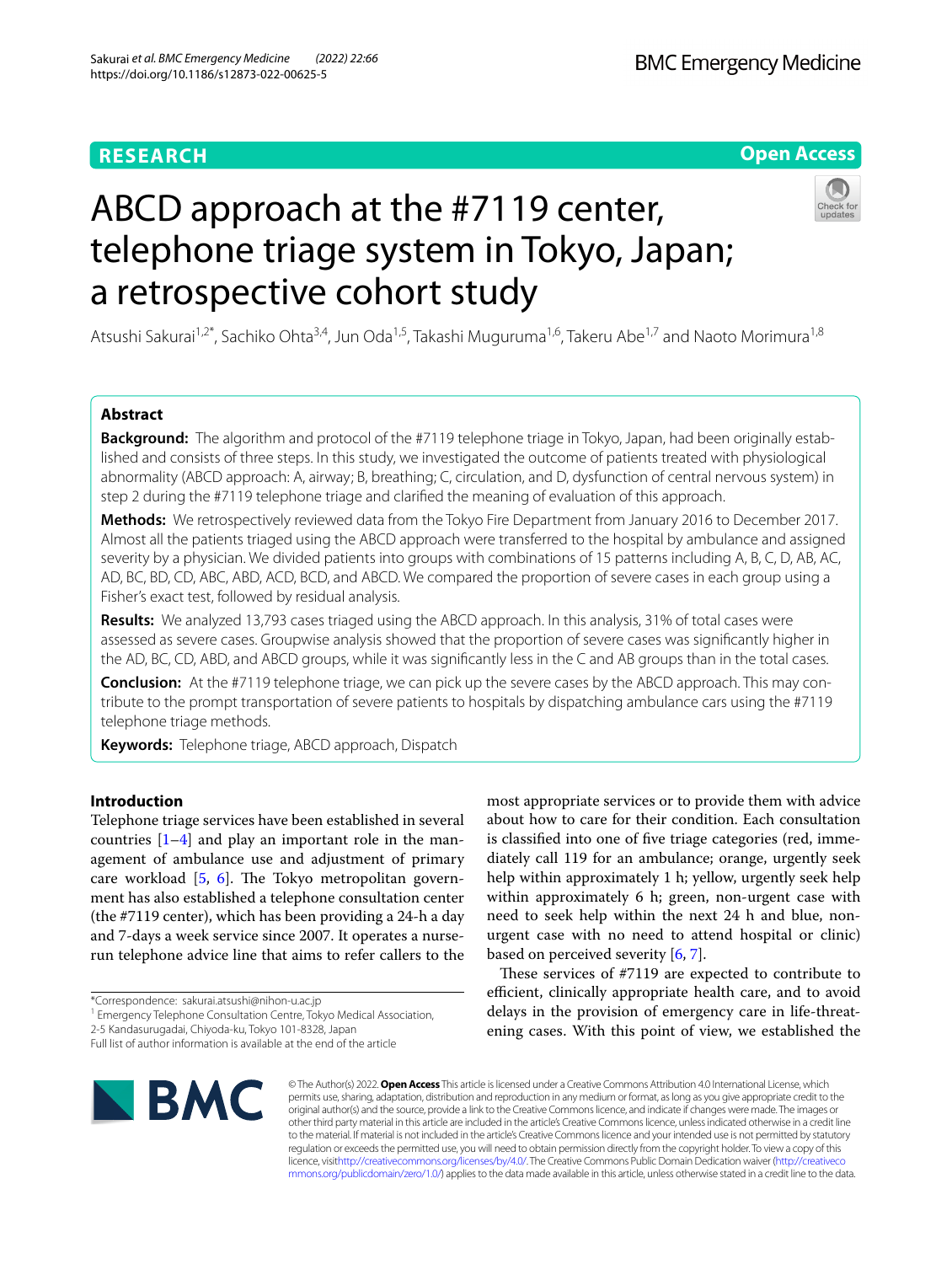new original algorithm and protocol for telephone triaging at the #7119 center by an expert-based decision of several emergency physicians [[6,](#page-6-3) [7](#page-6-4)], referring to the Manchester Triage System (MTS) [\[8\]](#page-6-5) and the telephone triage protocol for nurses at Portland, Oregon  $[9]$  $[9]$ . The #7119 protocol is also computerized and uses a symptom-based triage support system, making it a kind of computer decision support systems.

The flow chart of the triage algorithm in  $#7119$  has been originally established by us and consists of three steps. Details of these steps have been described previously [[7\]](#page-6-4). In brief in Step 1, a call handler (nurse) receives a patient's call and collects information about the patient's identifcation and reason for calling. If certain key words occur—especially cardiac arrest, no respiration, no pulse, submersion, or cold body—the call handler immediately connects the call to the emergency center to dispatch an ambulance. At a next phase of consultation with Step 2, we established the system of telephone triage using the ABCD approach: airway (A), breathing (B), circulation (C), and dysfunction of the central nervous system (D). In Step 2, the telephone consultation nurse asks the patient questions regarding the presence or absence of severe, abnormal physiological signs; this is similar to the ABCDE approach of Advanced Trauma Life Support (ATLS) [[10\]](#page-6-7) or frst order (vital sign) modifers in Canadian Emergency Department Triage and Acuity Scale (CTAS)  $[11]$  $[11]$ . The formulation of the mnemonic ABC has its roots in cardiopulmonary resuscitation established by Safar and Kouwenhoven in the 1950s [[12,](#page-6-9) [13](#page-6-10)]. The ABCDE approach has subsequently been developed for application in all clinical emergencies for immediate assessment and treatment [\[14](#page-6-11)]. Olgers et al. reported the efectiveness of the ABCDE approach in the emergency department in potentially medically ill patients [[15\]](#page-6-12). In the MTS factor, A, B, C, and D were picked up as discriminators of life threating factors [\[8](#page-6-5)]. In Step 3, there are 98 symptom-specifc protocols for injuries or disease, including 18 for pediatric cases. Triage nurses ask patients in order from step 1 to step 3, and stop triage if cases match step 1 or 2, and immediately connects the call to the emergency center to dispatch an ambulance. These cases finished the triage process in steps 1 or 2. Details of the process at #7119 have been previously reported [[7\]](#page-6-4).

Several validated emergency scales dedicated to triage patients at emergency department (ED) admission exist like CTAS, Emergency Severity Index (ESI), [\[16](#page-6-13)] and MTS [\[8](#page-6-5)]. Many validation studies have been performed in the ED in the past [\[17](#page-6-14)[–20\]](#page-6-15). However, validation studies on telephone triage protocol for physiological sign evaluation like the ABCDE survey have not been reported to date. Fortunately, we had access to the entire data of ambulance cases in Tokyo as almost all ambulance dispatches transfer patients to hospitals. Furthermore, we could estimate the outcome of almost all cases triaged using Step 2 because these cases are allocated to emergent category, and public ambulances then transport these patients to hospitals and record their outcome. Accordingly, the aim of this study was to investigate the outcome of cases triaged using ABCD approach, and to clarify the meanings of evaluation of physiological abnormality at a telephone triage.

# **Methods**

This is a retrospective cohort study. We retrospectively reviewed the data of the Tokyo Fire Department (TFD) from January 1, 2016 to December 31, 2017. Nurses triaged 152,145 cases in 2016 and 172,551 cases in 2017.

### **Severity of patients at hospitals**

In this study, the severity of a patient's condition on emergency admission at a hospital was classifed into one of fve categories—dead, lethal, severe, moderate, and mild. In Japan, almost all patients who are transferred to hospital by ambulance car are assigned a severity grade by a physician upon arrival at the hospital, and these are recorded and aggregated publicly by the ambulance staff. This system was established by the Fire and Disaster Management Agency in Japan in 2006, and the defnition of each severity category is shown in Table  $1$  [\[21](#page-6-16)]. This administrative guideline enabled us to acquire data on patients' outcome of severity for all patients transferred to the hospital by ambulance. The severity was determined by the ER physician upon arrival of the ambulance at the hospital. In this study, the outcome of cases with severity was defned as moderate, severe, lethal, and dead (Table [1\)](#page-1-0), and these patients may be admitted to the hospital or died.

<span id="page-1-0"></span>**Table 1** Definition of the severity categories of ambulance delivery cases in Japan

| <b>Severity</b> | <b>Definition</b>                                                    |
|-----------------|----------------------------------------------------------------------|
| Mild            | Not admitted                                                         |
| Moderate        | Admitted without a life-threating condition                          |
| Severe          | Admitted with possibility of a life-threating condition <sup>a</sup> |
| I ethal         | Admitted with a life-threating condition <sup>b</sup>                |
| Dead            | Confirmed death                                                      |

<sup>a</sup> Possibility of a life-threating condition means patients with a life-threating condition, but not lethal or dead

**b** Life-threating condition means the following: a) patients with a risk of cardiac or respiratory arrest; b) patients who have undergone cardiopulmonary resuscitation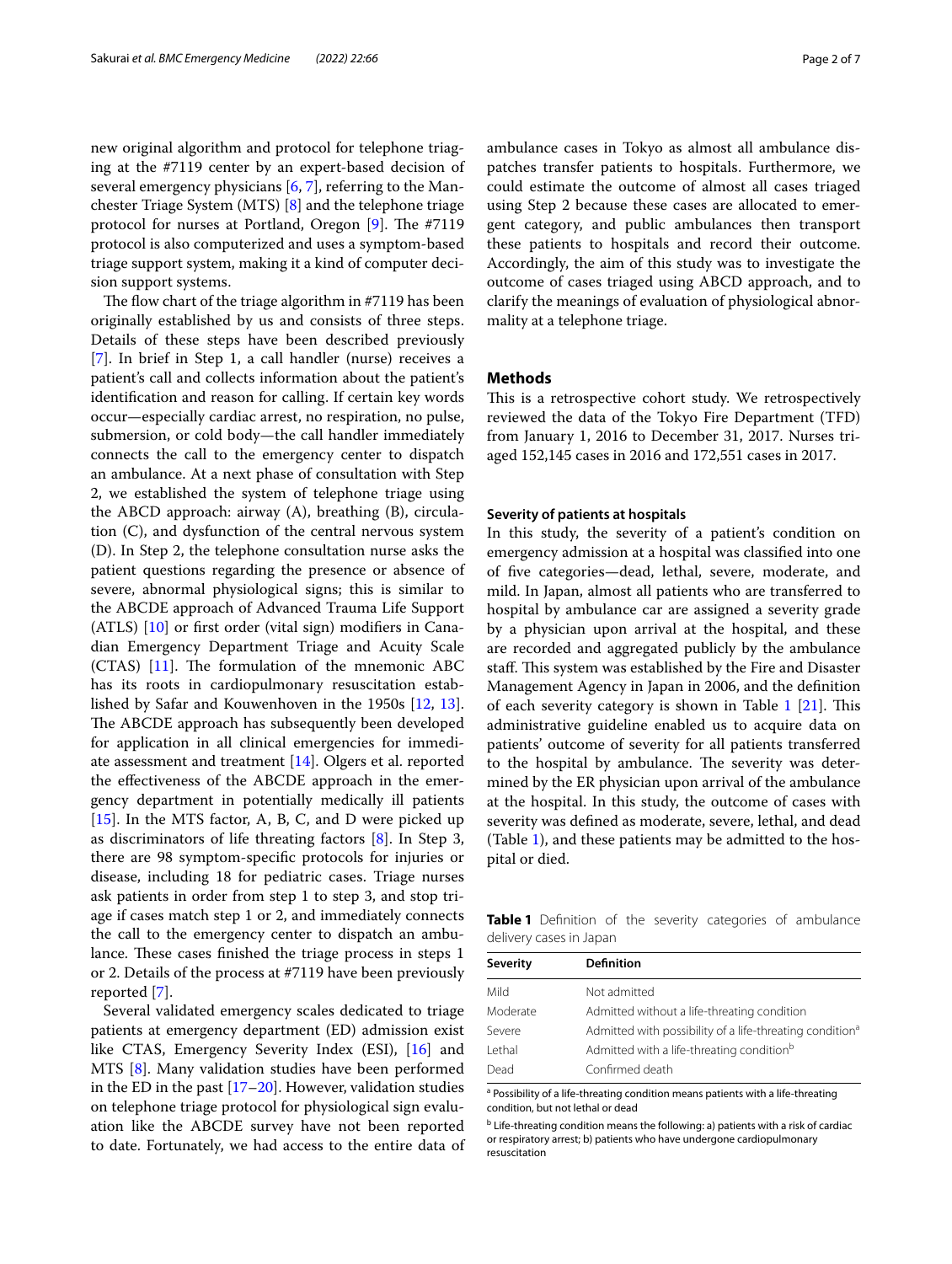# **Method with ABCD approach by triage nurses**

Triage nurses of #7119 are registered nurses and most of them have clinical experiences prior to employment in TFD. In TFD, triage nurses undergo off-the-job training with lectures and case studies for 2 weeks and on-the-job training for 1 month. Triage nurses asked questions based on the ABCD approach regarding severe, abnormal physiological signs related to A, B, C, and D. In this regard, a nurse may use the following questions over the telephone to enquire about abnormal physiological signs: A) "Can you speak normally?", B)"Do you have short of breath?", C)"How about your complexion. Is it pale? Do you have cold sweating?", D) "Do you respond normally?" or"Does he or she respond normally?" Triage nurses ask all questions consecutively from A to D despite any physiological abnormal sign. If the consultation nurse feels there is a severe physiological abnormality, as refected from the answers, he or she must assign the category red of triage level (most emergent level) and must connect to the 119 center to activate the emergency ambulance system.

# **Data with ABCD approach (Step 2)**

Data collected in ABCD approach were age; gender; questions regarding severe abnormal physiological signs relating to airway  $(A)$ , breathing  $(B)$ , circulation  $(C)$ , and dysfunction of the central nervous system (D), and whether they led to the transportation of the patient to the hospital and outcome of patients' severity at the hospital. As abnormal physiological signs in one case can exist from only 1 to 4, combinations of these signs yielded 15 patterns including A, B, C, D, AB, AC, AD, BC, BD, CD, ABC, ABD, ACD, BCD, and ABCD. The proportion of cases with severity was calculated using the formula: (number of moderate, severe, lethal, and dead cases) / (total number of cases).

# *Statistical analyses*

Based on severity grouping, we frst compared the outcomes of each group. The Fisher's exact test, followed by residual analysis, was conducted to examine the possibility of diferences in outcomes among the 15 classifed groups. Second, regarding the ABCD factors, we established interaction terms from each single item of four, ABCD, approaches all possible interactions with two to four combinations. In addition, a binary outcome was defned as the presence or absence of severity. To identify an ABCD factor, a multiple logistic regression analysis with stepwise variable elimination was then conducted using age, sex, each ABCD factor, and their interaction terms as independent variables. Regarding ABCD factor, we included each variable as an independent factor in a regression model, as well as all possible interaction terms, e.g. A, B, C, D, A\*B, A\*C, A\*D, B\*C, B\*D, C\*D, A\*B\*C, A\*B\*D, A\*C\*D, B\*C\*D, and A\*B\*C\*D. We set  $p < 0.20$  to include a variable into the model and  $p > 0.10$  to exclude a variable from the model. Statistical signifcance was set at *P*<0.05.

# *Ethics*

This study was approved by the Ethics committee of the Nihon University Hospital (protocol number: 20220110). All data are anonymized, no patient identifable data were recorded at any time, hence there was no need for informed consent from participants. Ethics committee of the Nihon University Hospital approved informed consent waiver. The research was conducted in accordance with the Declaration of Helsinki.

# **Results**

Figure  $1$  shows an overview of patient flow, depending on each step of the #7119 telephone triage. During this study's period, 324,696 cases were triaged by nurses. Our study included 14,920 (5%) cases triaged using ABCD approach. In ABCD approach, there were 609 cases with missing data (age, gender, outcome) and 5 cases with unreasonable cases, in which all physiological signs of A, B, C, and D were not checked and 513 cases were not transported because the patient refused to be transported to the hospital, and the outcome was unknown. We excluded these cases because we could not obtain information on severity. We consequently analyzed the data for 13,793 patients who were transported to the hospital through an ambulance dispatch.

The results of the analysis of ABCD approach triaging are shown in Tables  $2$ ,  $3$  and  $4$  (The result of this part is divided to three parts of each table). The outcome in 31% of total cases was cases with severity; either moderate, severe, lethal, or dead. There was no case in the BD group. Age and gender were not deviated at each group. The proportion of cases with severity was significantly higher in the AD (53%), BC (34%), CD (35%), ABD (58%), and ABCD (52%) groups, whereas it was signifcantly lower in the C (30%) and AB (22%) groups, as compared to that of the total cases (31%) as per the residual analysis. Factor D (D group with the combination of other groups) had a signifcant relationship with cases with severity.

Binary logistic regression analysis was conducted based on age, sex, each ABCD factor, and all possible interaction terms of ABCD factors. Age (OR, 1.025; 95% CI, 1.023– 1.027), male sex (OR, 1.234; 95% CI, 1.142–1.1349), and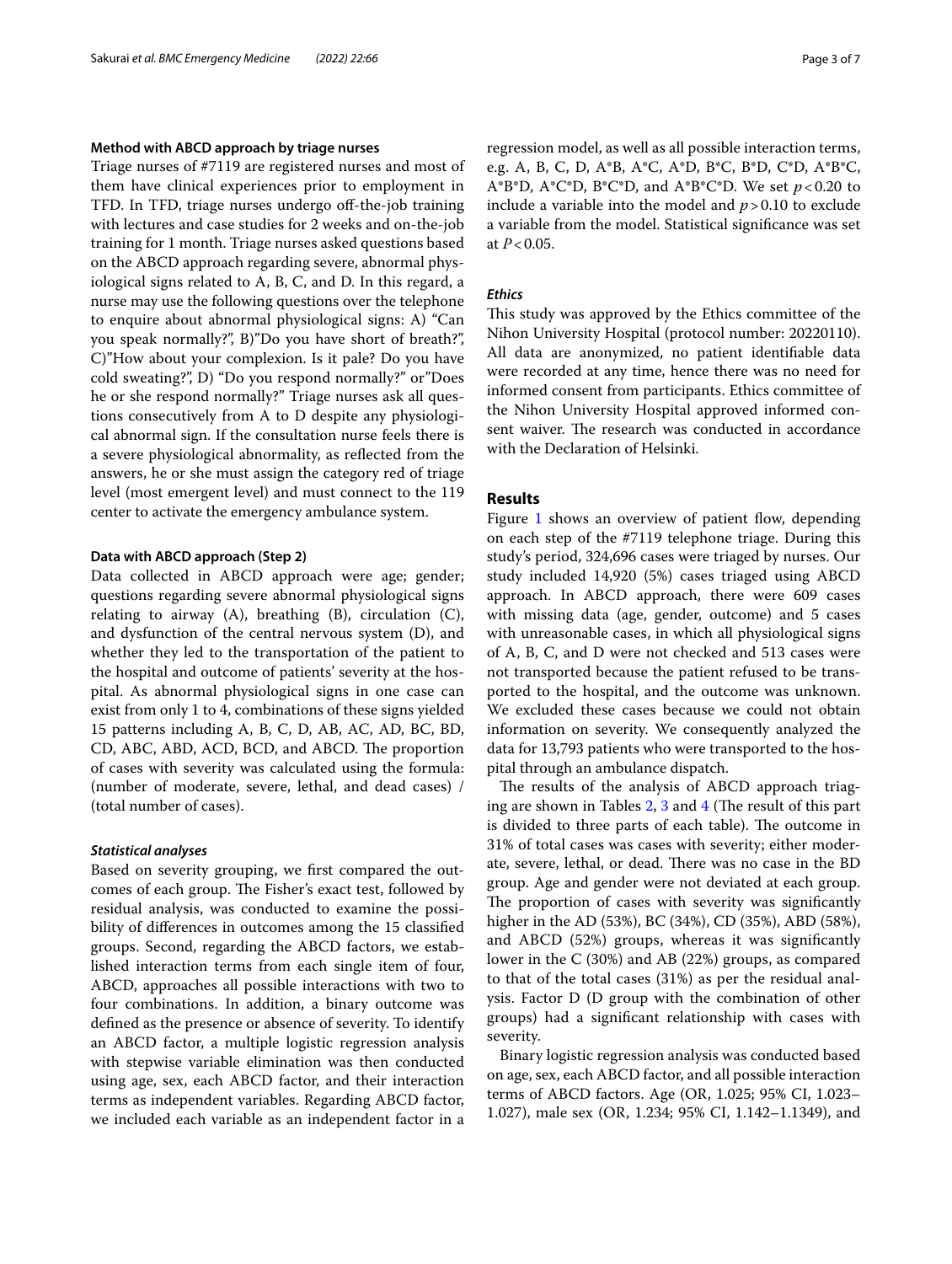

<span id="page-3-1"></span><span id="page-3-0"></span>**Table 2** Summary of cases in every group triaged using ABCD approach

| Group                                              | A            | B            | c             | D            |
|----------------------------------------------------|--------------|--------------|---------------|--------------|
| Total number                                       | 50           | 7            | 8410          | 4            |
| Age (median)                                       | $0 - 89(16)$ | $1 - 74(40)$ | $0 - 104(41)$ | $1 - 82(13)$ |
| Gender (male: %)                                   | 24(48)       | 4(57.2)      | 3900(46.4)    | 3(75)        |
| Outcome (%)                                        |              |              |               |              |
| Mild                                               | 37(71.2)     | 5(62.5)      | 5,905 (68.1)  | 4(100)       |
| Moderate                                           | 12(23.1)     | 1(12.5)      | 2,393 (27.6)  | 0(0)         |
| Severe                                             | 1(1.9)       | 1(12.5)      | 89(1.0)       | 0(0)         |
| Lethal                                             | 0(0)         | 0(0)         | 22(0.3)       | 0(0)         |
| Dead                                               | 0(0)         | 0(0)         | 1(0)          | 0(0)         |
| The cases of severity: proportion (%) <sup>a</sup> | 13(26)       | 2(29)        | 2505 (30)     | 0(0)         |
| Expected value                                     | 16           | 2            | 2668          |              |
| Standardized residual                              | 0.7          | 0.1          | 3.1           | 1.1          |
| P value of residual analysis                       | 0.384        | 0.585        | < 0.001       | 0.173        |

<sup>a</sup> The cases of severity were defined as moderate, severe, lethal and dead, and the proportion of the cases of severity was calculated using the formula: (amount from moderate, severe, lethal and dead ceases) / (amount of total cases)

factor B (OR, 1.245; 95% CI, 1.150–1.349) and factor D (OR, 1.786; 95% CI, 1.574–2.027) were signifcantly (*p*<0.0001) associated with cases with severity (Table [5](#page-4-2): Only signifcant variables were presented in the table, after the stepwise variable elimination.)

# **Discussion**

In this study we evaluated the outcome of cases through the assessment of abnormal physiological signs using the ABCD approach at a telephone triage. In this approach, the outcome of 31% of total cases was either moderate,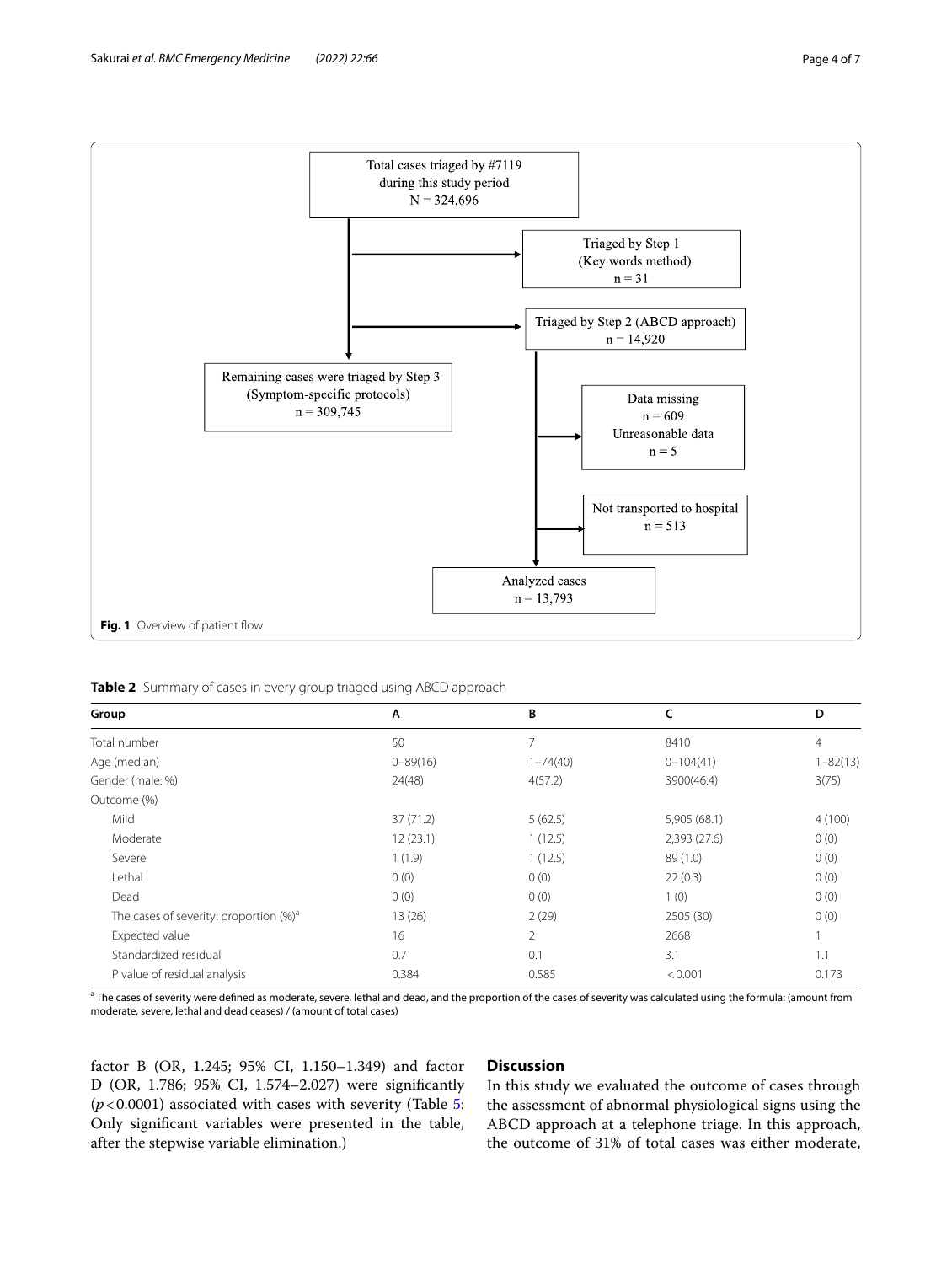| Group                          | AB          | AC          | AD              | ВC            | <b>BD</b>                | CD            |  |
|--------------------------------|-------------|-------------|-----------------|---------------|--------------------------|---------------|--|
| Total number                   | 134         | 7           | 96              | 3795          | $\mathbf{0}$             | 791           |  |
| Age (median)                   | $0 - 96(8)$ | $0 - 92(6)$ | $0 - 101(45.5)$ | $0 - 102(39)$ | $\sim$                   | $0 - 100(17)$ |  |
| Gender (male: %)               | 63(47.1)    | 3(42.9)     | 53(55.3)        | 1656(43.7)    | ٠                        | 407(51.5)     |  |
| Outcome (%)                    |             |             |                 |               |                          |               |  |
| Mild                           | 105 (75.0)  | 6(86)       | 45 (41)         | 2,504(64)     | $\overline{\phantom{a}}$ | 514(61)       |  |
| Moderate                       | 24(17.1)    | 1(14)       | 36(33)          | 1185 (30)     | $\overline{\phantom{a}}$ | 228 (27)      |  |
| Severe                         | 4(2.9)      | 0(0)        | 11(10.)         | 87(2.2)       | $\overline{\phantom{a}}$ | 28(3.3)       |  |
| Lethal                         | 1(0.7)      | 0(0)        | 4(3.7)          | 19(0.5)       | $\overline{\phantom{a}}$ | 17(2.0)       |  |
| Dead                           | 0(0)        | 0(0)        | 0(0)            | 0(0)          | $\overline{\phantom{a}}$ | 4(0.5)        |  |
| The cases of severity $(\%)^a$ | 29(22)      | 1(14)       | 51 (53)         | 1291 (34)     | $\overline{\phantom{a}}$ | 277(35)       |  |
| Expected value                 | 43          | 2           | 30              | 1204          |                          | 251           |  |
| Standardized residual          | 2.1         | 0.8         | $-3.7$          | $-2.5$        | $\sim$                   | $-1.6$        |  |
| P value of residual analysis   | 0.012       | 0.322       | < 0.001         | < 0.001       |                          | 0.040         |  |
|                                |             |             |                 |               |                          |               |  |

# <span id="page-4-0"></span>**Table 3** Summary of cases in every group triaged using ABCD approach

<sup>a</sup> The cases of severity were defined as moderate, severe, lethal and dead, and the proportion of the cases of severity was calculated using the formula: (amount from moderate, severe, lethal and dead ceases) / (amount of total cases)

<span id="page-4-1"></span>**Table 4** Summary of cases in every group triaged using ABCD approach

| Group                                        | <b>ABC</b>   | <b>ABD</b>   | <b>ACD</b>   | <b>BCD</b>    | <b>ABCD</b> | <b>Total</b>             |
|----------------------------------------------|--------------|--------------|--------------|---------------|-------------|--------------------------|
| Total number                                 | 36           | 48           | 37           | 345           | 33          | 13.793                   |
| Age (median)                                 | $1 - 92(32)$ | $0 - 99(51)$ | $0 - 83(29)$ | $0 - 104(24)$ | $0 - 93(5)$ | $0 - 104(39)$            |
| Gender (male: %)                             | 18(50)       | 28(58.4)     | 21(56.8)     | 157(45.6)     | 17(51.6)    | 6354(46.1)               |
| Outcome (%)                                  |              |              |              |               |             |                          |
| Mild                                         | 26 (68)      | 20(40)       | 21(51)       | 210(57)       | 16(47)      | 9,418 (66)               |
| Moderate                                     | 7(18)        | 22(44)       | 10(24)       | 109 (30)      | 10(29)      | 4,038 (28)               |
| Severe                                       | 2(5.3)       | 3(6.0)       | 4(9.8)       | 16(4.4)       | 4(12)       | 250(1.7)                 |
| Lethal                                       | 1(2.6)       | 3(6.0)       | 1(2.4)       | 9(2.5)        | 2(5.9)      | 79 (0.6)                 |
| Dead                                         | 0(0)         | 0(0)         | 1(2.4)       | 1(0.3)        | 1(2.9)      | 8(0.1)                   |
| The cases with severity: proportion $(\%)^a$ | 10(28)       | 28 (58)      | 16(43)       | 135 (39)      | 17(52)      | 4375 (32)                |
| Expected value                               | 11           | 15           | 12           | 109           | 10          | $\sim$                   |
| Standardized residual                        | 0.4          | $-3.3$       | $-1.2$       | $-2.4$        | $-2.0$      | $\overline{\phantom{a}}$ |
| P value of residual analysis                 | 0.611        | < 0.001      | 0.131        | 0.003         | 0.014       | $\overline{\phantom{a}}$ |

<sup>a</sup> The cases with severity were defined as moderate, severe, lethal and dead those, and the proportion of the cases with severity was calculated using the formula: (amount from moderate, severe, lethal and dead ceases) / (amount of total cases)

<span id="page-4-2"></span>**Table 5** Severity and associated factors of ABCD approach by the telephone triage

| <b>Variants</b> | В     | <b>OR</b> | 95% C.I. for OR | p value |          |
|-----------------|-------|-----------|-----------------|---------|----------|
|                 |       |           | Lower           | Upper   |          |
| Age             | 0.025 | 1.025     | 1.023           | 1.027   | < 0.0001 |
| Gender (Male)   | 0.104 | 1.234     | 1.142           | 1.349   | < 0.0001 |
| Factor B        | 0.110 | 1.245     | 1.150           | 1.349   | < 0.0001 |
| Factor D        | 0.290 | 1 786     | 1 574           | 2.027   | < 0.0001 |

Only signifcant variables were presented in the table, after the stepwise variable elimination. The model included each variable as an independent factor in a regression model, as well as the interaction terms, e.g. A, B, C, D, A\*B, A\*C, A\*D, B\*C, B\*D, C\*D, A\*B\*C, A\*B\*D, A\*C\*D, B\*C\*D, and A\*B\*C\*D

*OR* Odds Ratio, *C.I*. Confdence interval

severe, lethal, or dead. We transferred these cases to the hospital soon by ambulance without taking time to listen to the "patient's other status indicators. The groupwise analysis found AD, BC, CD, ABD, and ABCD groups had a signifcantly larger proportion of the cases with severity, while the C and AB groups were signifcantly smaller than that in the total cases. Older age, male sex, and factors B and D were signifcantly associated with severity.

We already showed that 33% of cases, who were assigned to category red by Step 3 (symptom-specifc protocols) in the #7119 telephone triage were moderate, severe, lethal, and dead, as in cases with severity according to the defnition of this study [\[22](#page-6-17)]. Katayama et al.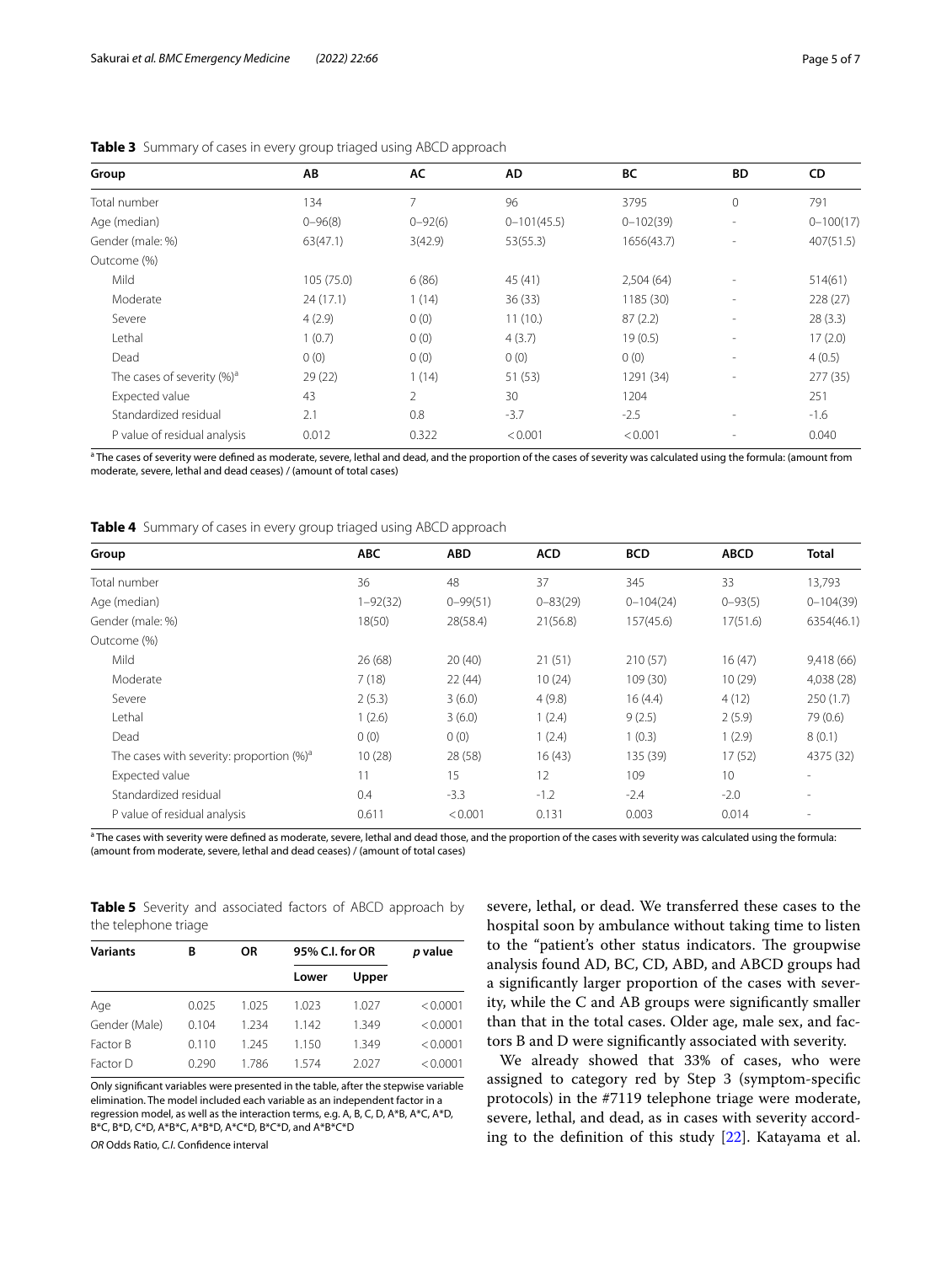reported that 29.2% of patients transported by ambulance after telephone triage were hospitalized [\[23](#page-6-18)]. We share almost the same protocol of telephone triage and prehospital emergency ambulance system as their study in Japan. Patients with our defnition of severity will be hospitalized at least (Table [1](#page-1-0)). In the present study, 31% of the cases were triaged using the ABCD approach (Step 2 in #7119) were the cases with severity and were hospitalized. These facts suggest that, at the telephone triage system in Japan, about 30% of cases, who are assigned to the red category by telephone triage and transported to hospital by ambulance, would be hospitalized at least based on their severity.

Wouters et al. reported that telephone triage nurses interpret the vocal—but not worded—elements in communication (paralanguage) such as tone of voice and shortness of breath and create a mental image to compensate for lack of visual information [\[24](#page-6-19)]. Croskerry pointed that two fundamental approaches to clinical reasoning have been recognized at a diagnosis. This dichotomy is now widely recognized as dual process theory, as System 1 which is automatic, fast and intuitive, and System 2, which is deliberate, reliable and analytical [[25\]](#page-6-20). In the present study, triage nurses may assess patients with B and D to have abnormal paralanguage signs using tone of voice and shortness of breath, although they can't see patients and can't approach patient's physical signs. It may indicate that triage nurses could pick up such severe patients by paralanguage signs with System 1 and could dispatch them by ambulance sooner. Further studies involving the analysis of the real records of each consultation are needed to revise the ABCD approach.

Haraldseide et al. reported that male sex was associated with a higher degree of urgent priority than female sex at the consultation, including by telephone and at primary healthcare centers. The urgent priority degree is a decision support tool used to determine response patterns and the degree of urgency at the consultation scene with the Norwegian Index of Emergency Medical Assistance. They discussed that consultation nurses generally perceive men as more urgent cases than women, partially because of symptom presentation [[26\]](#page-6-21). In the present study, male sex was associated with severe outcomes, decided by physicians even after transport to hospital, in cases with red category triaged by telephone triage nurses. Cases of male sex, assigned to the severe category by telephone triage, may be associated with severe medical situation. However, our data does not contain enough information to analyze these sex differences. Therefore, future studies should be conducted based on nurses' triage decisions to elaborate on sex diferences.

At this study there were few cases at group AC, B, D and BD. I imagine some reasons for this phenomenon. First, patients in these categories may not consult telephone triage and may call an emergency number because its physiological abnormality may be obvious. Second, during the telephone interview, the triage nurses could not catch up with AC, B, D, or BD as severe signs enough to assign a patient to the category red. This may be partially because the data that triage nurses could obtain may be only the voice of the caller through the telephone, and they could not make a distinction between patients with severe cases in these groups. However, further studies are required to investigate this.

This study has some limitations. Unfortunately, we have not yet developed a standard to validate the acuity evaluated in the prehospital setting. Therefore, in order to check the validity of the "acuity," we had to use a 5-category "severity" scale, including lethal, severe, moderate, mild, and dead upon admission in the ED categories. This is a limitation of this study. We need to discuss how to validate the outcomes of telephone triage referring to other criteria, such as the use of lifesaving interventions  $[16]$  $[16]$  $[16]$ , guidelines for intensive care unit admission, discharge, and triage [[27\]](#page-6-22) or therapeutic intervention scoring system [[28](#page-6-23), [29\]](#page-6-24). This study did not evaluate inter-rater reliability and had possible misclassification due to the experience level of triage nurses. To solve this, we need to evaluate the response of at least two nurses to the recorded voice of patients..

# **Conclusion**

We concluded that at the #7119 telephone triage, we can pick up the severe cases soon without resorting to many questions by using the ABCD approach. These results can contribute to the prompt transportation of severe patients to hospitals by dispatch ambulance cars by the #7119 telephone triage. In the future, we need more investigation on why complaints involving combinations of factors B and D indicate severe cases using the ABCD approach in telephone triages.

#### **Abbreviations**

MTS: Manchester Triage System; CTAS: Canadian Emergency Department Triage and Acuity Scale; ED: Emergency department; A: Airway; B: Breathing; C: Circulation; D: Dysfunction of the central nervous system.

#### **Authors' contributions**

AS drafted and revised the article and contributed to the design, statistical analyses and interpretation of the results. SO drafted the methods, contributed to the design, statistical analyses and interpretation of the results. JO, TM, TA and NM contributed to the design, interpretation of the results and revision of the article for intellectual content. All authors have approved the fnal version.